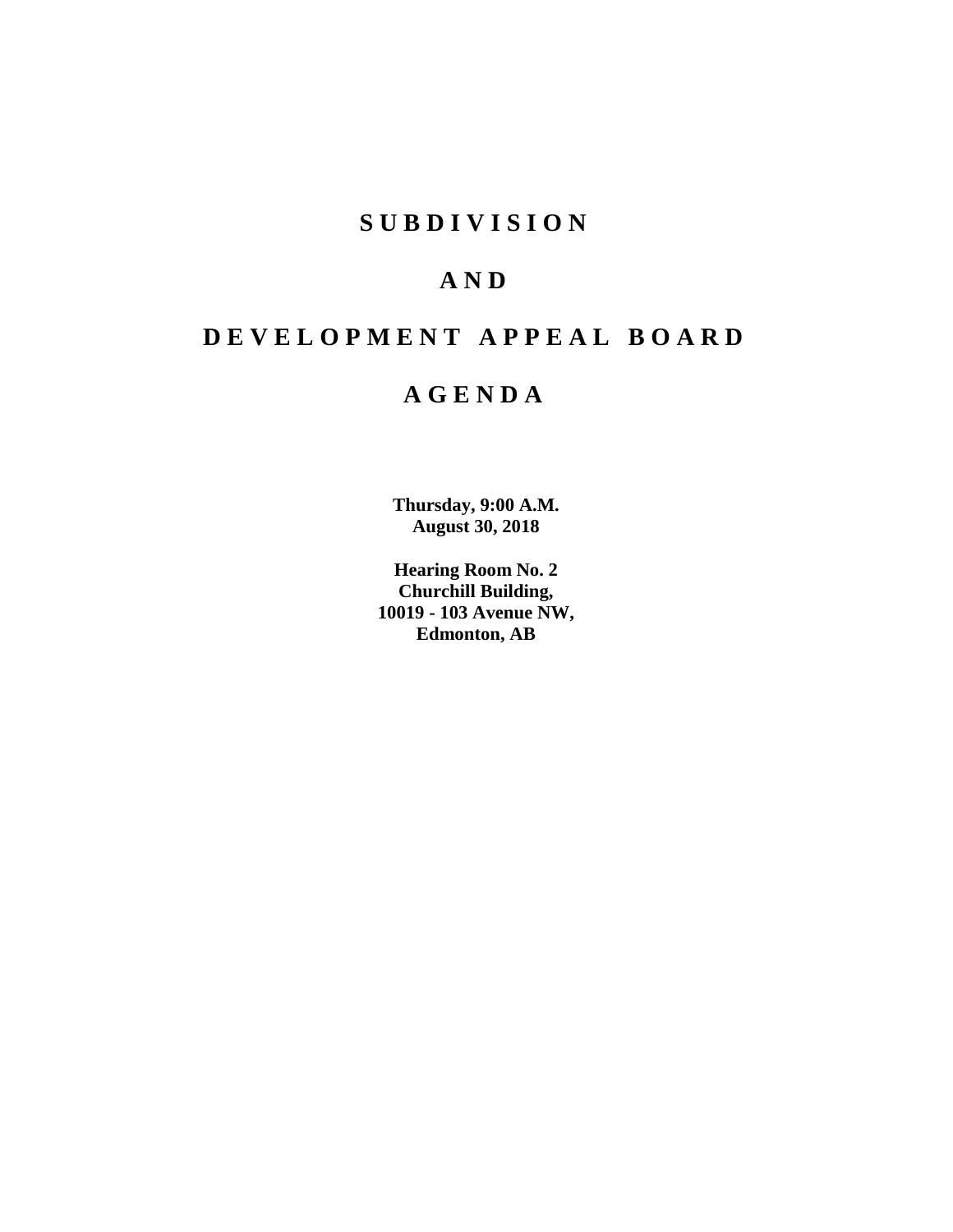# **SUBDIVISION AND DEVELOPMENT APPEAL BOARD HEARING ROOM NO. 2**

| $_{\rm II}$<br>$10:30$ A.M.<br>$SDAB-D-18-132$<br>Erect a fence 1.5 metres in Height in the front<br>Yard (along north property line) and a fence 2.4<br>metres in Height (within the south side yard)<br>12410 - 93 Street NW<br>Project No.: 275438152-001 | 9:00 A.M. | SDAB-D-18-131 | Construct exterior alteration to an existing<br>Semi-detached House on Lot 42 (Driveway<br>extension, 2.44 metres by 6.0 metres).<br>420 - Crystallina Nera Drive NW<br>Project No.: 284417740-001 |
|--------------------------------------------------------------------------------------------------------------------------------------------------------------------------------------------------------------------------------------------------------------|-----------|---------------|----------------------------------------------------------------------------------------------------------------------------------------------------------------------------------------------------|
|                                                                                                                                                                                                                                                              |           |               |                                                                                                                                                                                                    |

*NOTE: Unless otherwise stated, all references to "Section numbers" refer to the authority under the Edmonton Zoning Bylaw 12800.*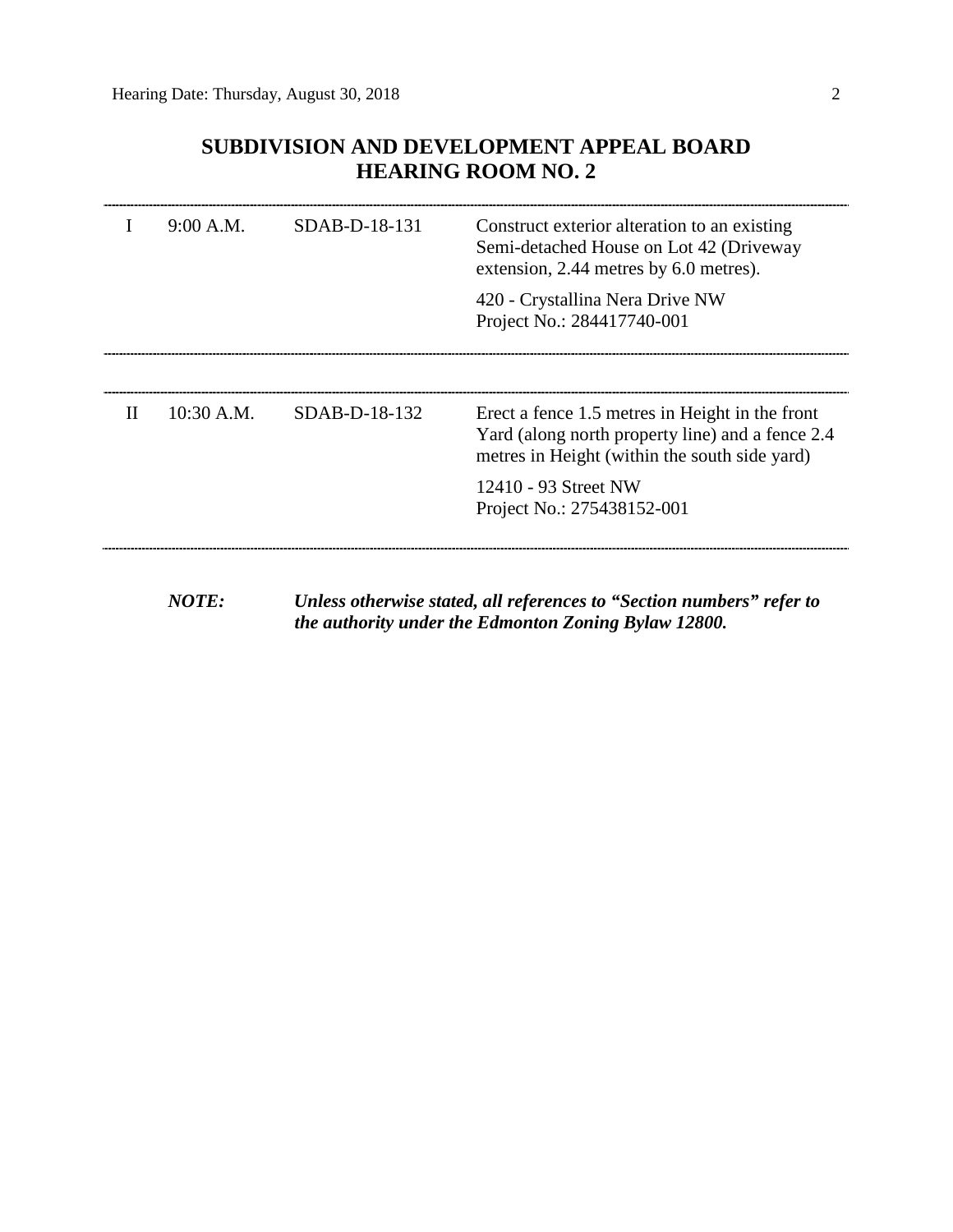| ITEM I: 9:00 A.M. |                                                        | FILE: SDAB-D-18-131                                                                                                                              |  |  |  |  |  |
|-------------------|--------------------------------------------------------|--------------------------------------------------------------------------------------------------------------------------------------------------|--|--|--|--|--|
|                   | AN APPEAL FROM THE DECISION OF THE DEVELOPMENT OFFICER |                                                                                                                                                  |  |  |  |  |  |
|                   | <b>APPELLANT:</b>                                      |                                                                                                                                                  |  |  |  |  |  |
|                   | <b>APPLICATION NO.:</b>                                | 284417740-001                                                                                                                                    |  |  |  |  |  |
|                   | <b>APPLICATION TO:</b>                                 | Construct exterior alteration to an existing<br>Semi-detached<br>House<br>Lot<br>on<br>42<br>(Driveway extension, 2.44 metres by 6.0<br>metres). |  |  |  |  |  |
|                   | <b>DECISION OF THE</b><br>DEVELOPMENT AUTHORITY:       | Refused                                                                                                                                          |  |  |  |  |  |
|                   | <b>DECISION DATE:</b>                                  | July 30, 2018                                                                                                                                    |  |  |  |  |  |
|                   | <b>DATE OF APPEAL:</b>                                 | August 1, 2018                                                                                                                                   |  |  |  |  |  |
|                   | MUNICIPAL DESCRIPTION<br>OF SUBJECT PROPERTY:          | 420 - Crystallina Nera Drive NW                                                                                                                  |  |  |  |  |  |
|                   | <b>LEGAL DESCRIPTION:</b>                              | Plan 1524653 Blk 4 Lot 42                                                                                                                        |  |  |  |  |  |
|                   | ZONE:                                                  | RF4-Semi-Detached Residential Zone                                                                                                               |  |  |  |  |  |
|                   | <b>OVERLAY:</b>                                        | N/A                                                                                                                                              |  |  |  |  |  |
|                   | <b>STATUTORY PLAN:</b>                                 | Crystallina Nera West Neighbourhood<br><b>Structure Plan</b><br><b>Edmonton North Area Structure Plan</b>                                        |  |  |  |  |  |
|                   |                                                        |                                                                                                                                                  |  |  |  |  |  |

### *Grounds for Appeal*

The Appellant provided the following reasons for appealing the decision of the Development Authority:

> High construction traffic area for new subdivision. This is a main road for construction and will become a bus route. one vehicle too long to fit in garage and must park on road causing extra congestion on street due to many other vehicles required to park on street. Must be shuffled for multiple vehicle household. Each neighbor has several vehicles and limited parking available and must park down the road to accommodate vehicles. this causes hazards for pedestrian traffic and excessive difficulties for large construction vehicles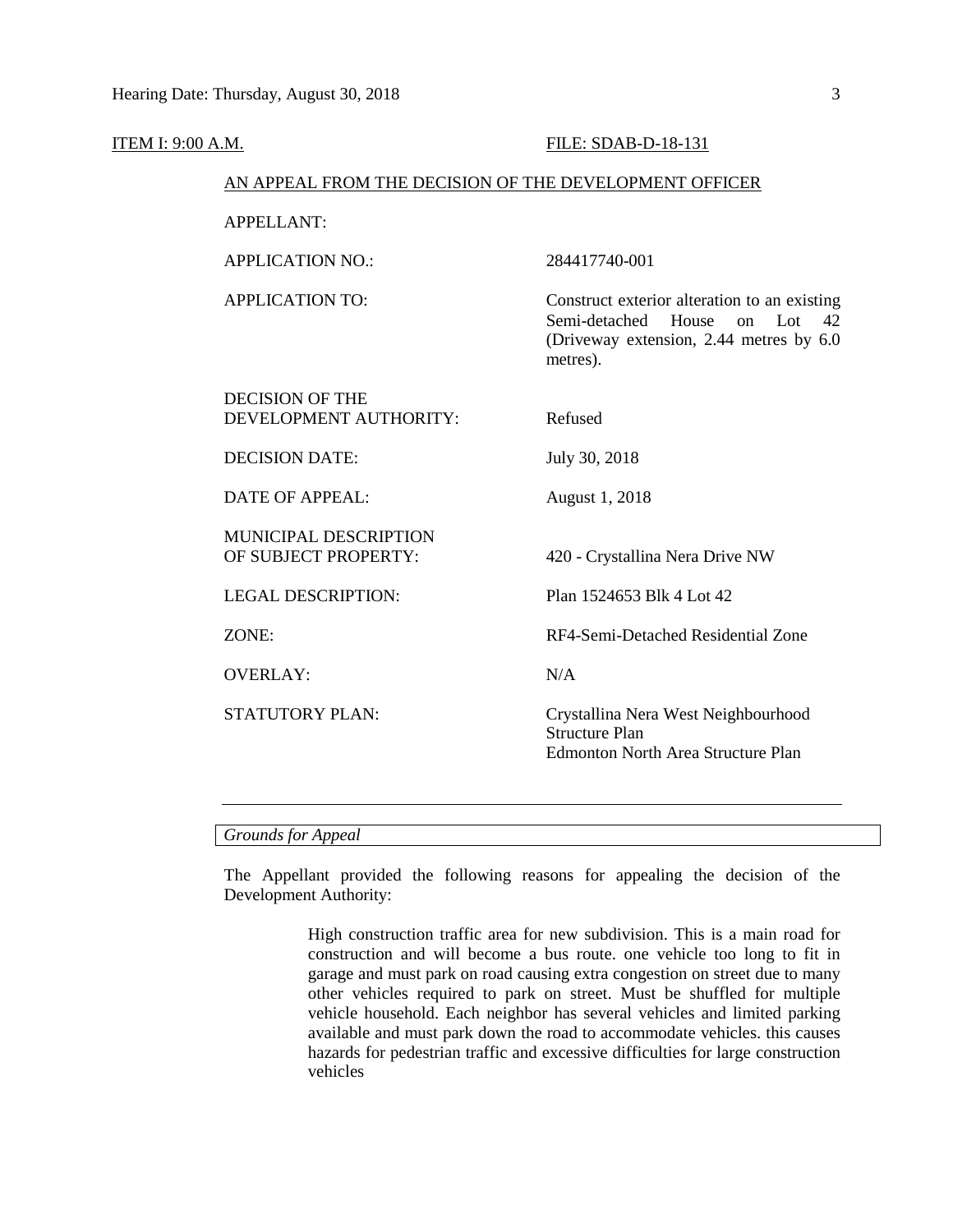### *General Matters*

#### **Appeal Information:**

The *Municipal Government Act*, RSA 2000, c M-26 states the following:

### **Grounds for Appeal**

**685(1)** If a development authority

- (a) fails or refuses to issue a development permit to a person,
- (b) issues a development permit subject to conditions, or
- (c) issues an order under section 645,

the person applying for the permit or affected by the order under section 645 may appeal to the subdivision and development appeal board.

#### **Appeals**

**686(1)** A development appeal to a subdivision and development appeal board is commenced by filing a notice of the appeal, containing reasons, with the board,

- (a) in the case of an appeal made by a person referred to in section 685(1)
	- (i) with respect to an application for a development permit,
		- (A) within 21 days after the date on which the written decision is given under section 642, […]

#### **Hearing and Decision**

**687(3)** In determining an appeal, the subdivision and development appeal board

…

- (a.1) must comply with the land use policies;
- (a.2) subject to section 638, must comply with any applicable statutory plans;
- (a.3) subject to clause (d), must comply with any land use bylaw in effect;

…

(c) may confirm, revoke or vary the order, decision or development permit or any condition attached to any of them or make or substitute an order, decision or permit of its own;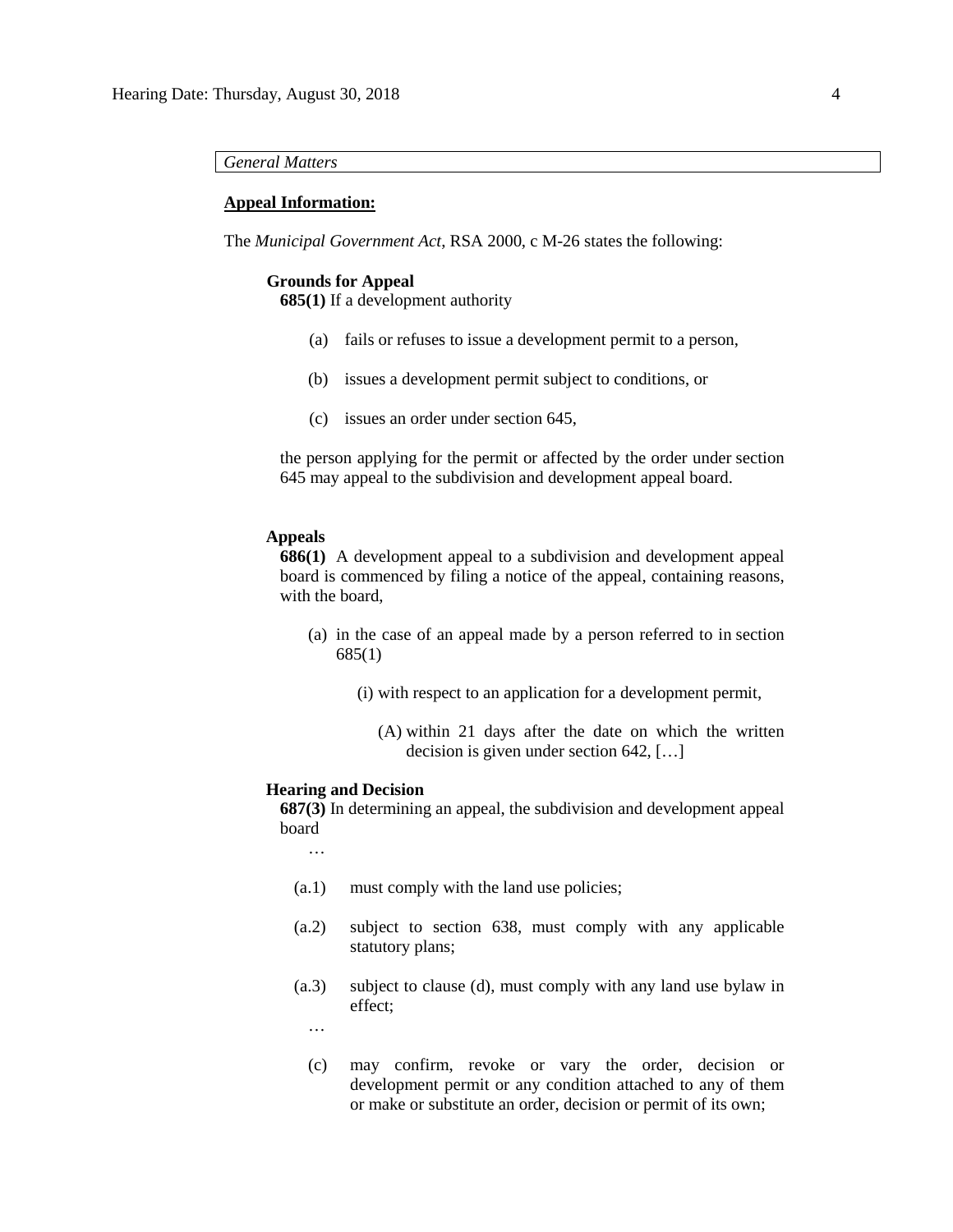- (d) may make an order or decision or issue or confirm the issue of a development permit even though the proposed development does not comply with the land use bylaw if, in its opinion,
	- (i) the proposed development would not
		- (A) unduly interfere with the amenities of the neighbourhood, or
		- (B) materially interfere with or affect the use, enjoyment or value of neighbouring parcels of land,

and

(ii) the proposed development conforms with the use prescribed for that land or building in the land use bylaw.

#### **General Provisions from the** *Edmonton Zoning Bylaw:*

Under Section 150.1, the **General Purpose** of the **(RF4) Semi-detached Residential Zone** is to provide a zone primarily for Semi-detached Housing and Duplex Housing.

### Section 150.2(6) states **Semi-detached housing** is a **Permitted Use** in the (**RF4) Semidetached Residential Zone.**

Under Section 7.2(7), **Semi-detached housing** means a development consisting of a building containing only two Dwellings joined in whole or in part at the side or rear with no Dwelling being placed over another in whole or in part. Each Dwelling has separate, individual, and direct access to ground level. This type of development is designed and constructed as two Dwellings at the time of initial construction of the building. This Use does not include Secondary Suites or Duplexes.

Under 6.1, **Driveway** means an area that provides access for vehicles from a public or private roadway to a Garage or Parking Area and does not include a Walkway.

Under 6.1, **Walkway** means a path for pedestrian circulation that cannot be used for vehicular parking.

Under 6.1, **Garage** means an Accessory building, or part of a principal building designed and used primarily for the storage of motor vehicles and includes a carport.

Under 6.1, **Parking Area** means an area that is used for the parking of vehicles. A Parking Area is comprised of one or more parking spaces, and includes a parking pad, but does not include a Driveway.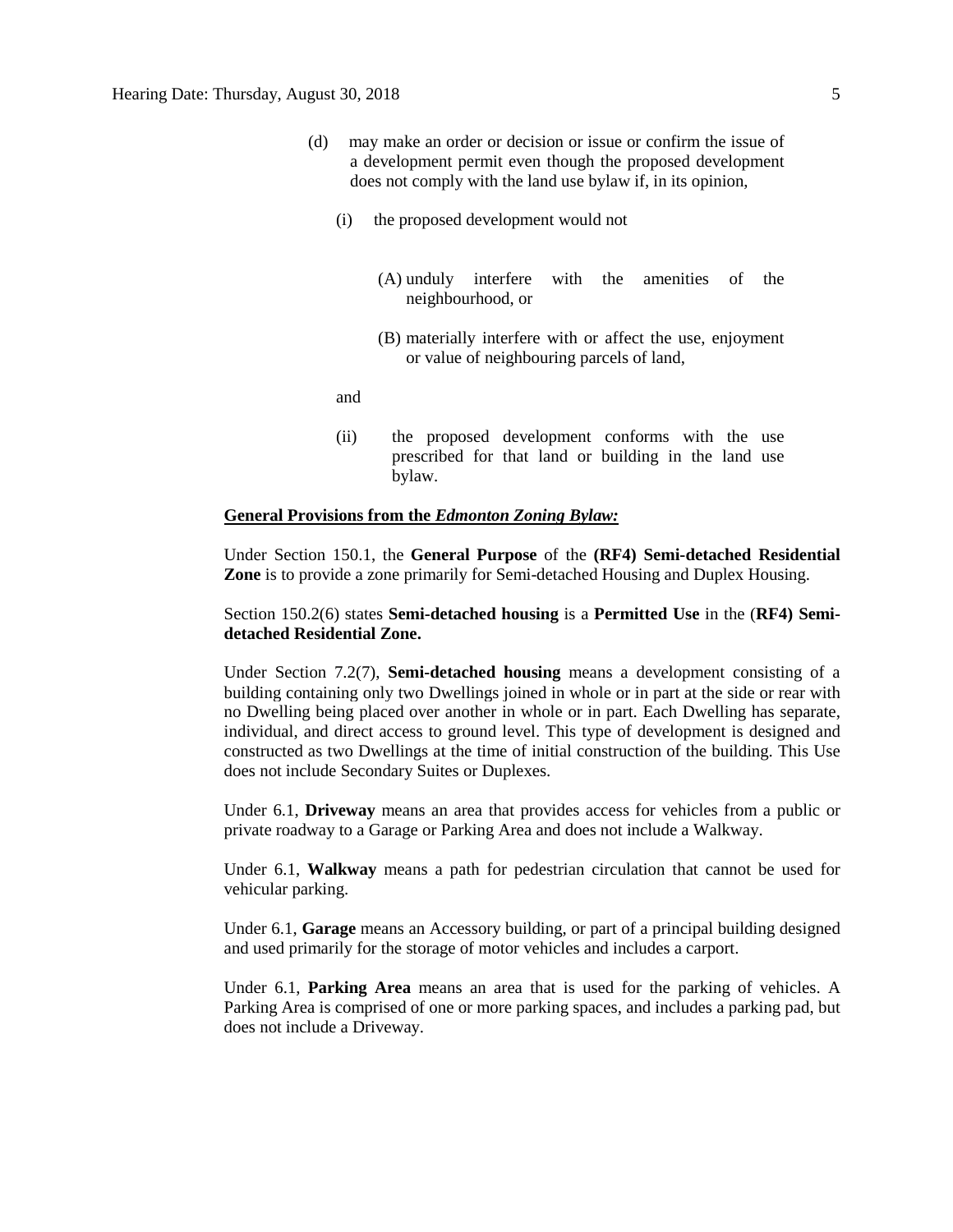#### *Location - Driveway*

Section  $54.1(4)(a)$  states:

The Front Yard of any ground level Dwelling in any Residential Zone, or in the case of a corner Site, either the Front Yard or the flanking Side Yard in any Residential Zone, may include a maximum of one Driveway. The Driveway shall lead directly from the roadway to the Garage or Parking Area.

#### **Development Officer's Determination**

Driveway location - The Driveway does not lead directly from the roadway to the required Garage. (Section 54.1.4(a)) [unedited]

### *Width - Driveway*

Section  $54.1(4)(c)$  states:

The Front Yard of any ground level Dwelling in any Residential Zone, or in the case of a corner Site, either the Front Yard or the flanking Side Yard in any Residential Zone, may include a maximum of one Driveway. The Driveway shall for a Garage or Parking Area with two or more parking spaces, have a maximum width that shall be calculated as the product of [3.7 me](javascript:void(0);)tres multiplied by the total number of adjacent side-by-side parking spaces contained within the Garage or Parking Area, or the width of the Garage or Parking Area, whichever is the lesser.

### **Development Officer's Determination**

Driveway width - The maximum Driveway width is greater than the width of the front attached Garage. (Section 54.1.4(c)) [unedited]

#### *Location – Vehicle Parking*

Section  $54.2(2)(e)(i)$  states that except as otherwise provided for in this Bylaw, parking spaces, not including Driveways, …shall not be located within a Front Yard in a Residential Zone.

#### **Development Officer's Determination**

Location of Vehicular Parking - Parking spaces shall not be located within a Front Yard. (Section 54.2.2.e.i) [unedited]

#### *Landscaping*

Section  $55.2(1)(g)$  states that all Yards visible from a public roadway, other than a Lane, shall be seeded or sodded.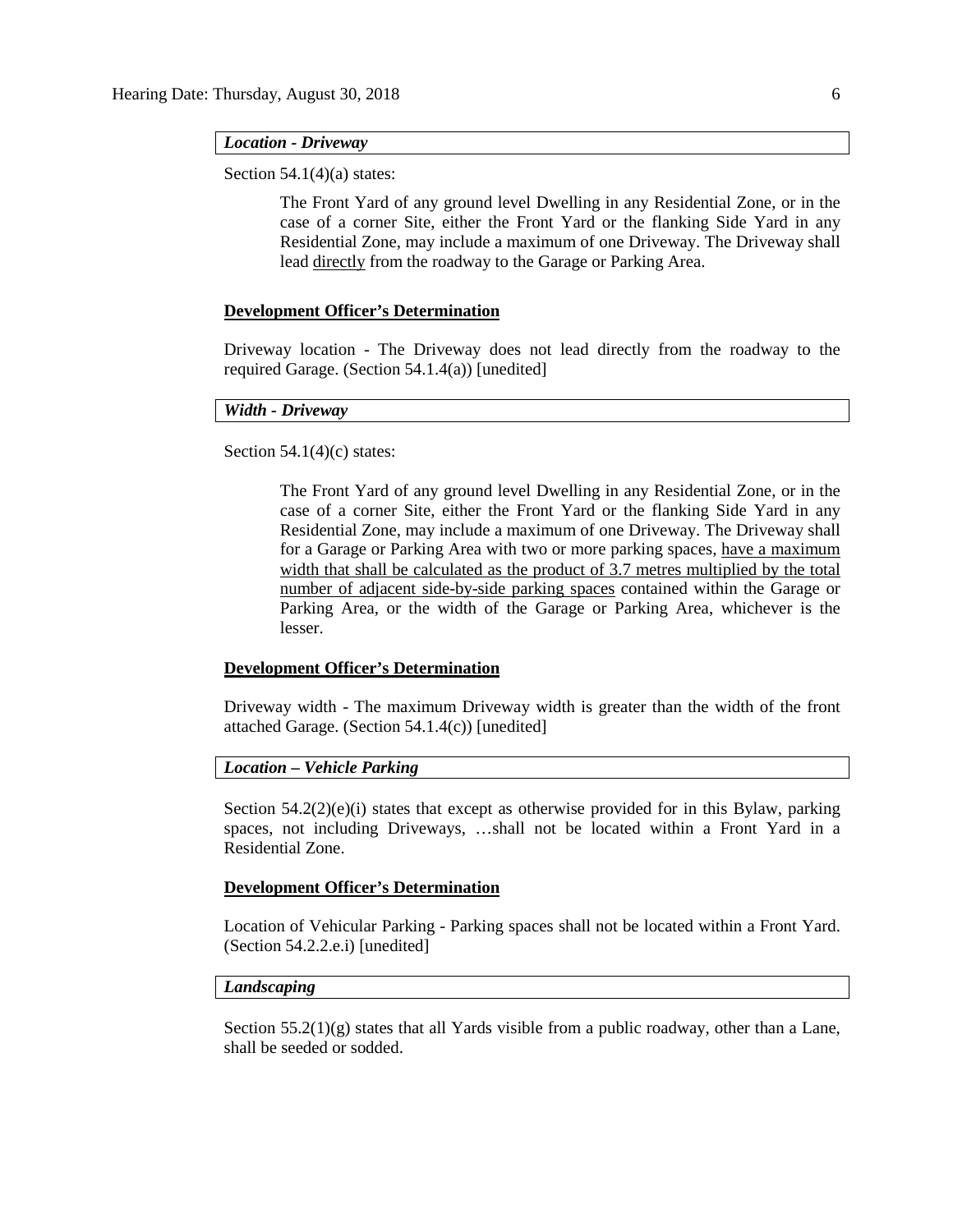## **Development Officer's Determination**

Landscaping - The Front Yard has not been landscaped (seeded or sodded) in accordance with Section 55 (Section 55.2.1(g)) [unedited]

## Notice to Applicant/Appellant

Provincial legislation requires that the Subdivision and Development Appeal Board issue its official decision in writing within fifteen days of the conclusion of the hearing.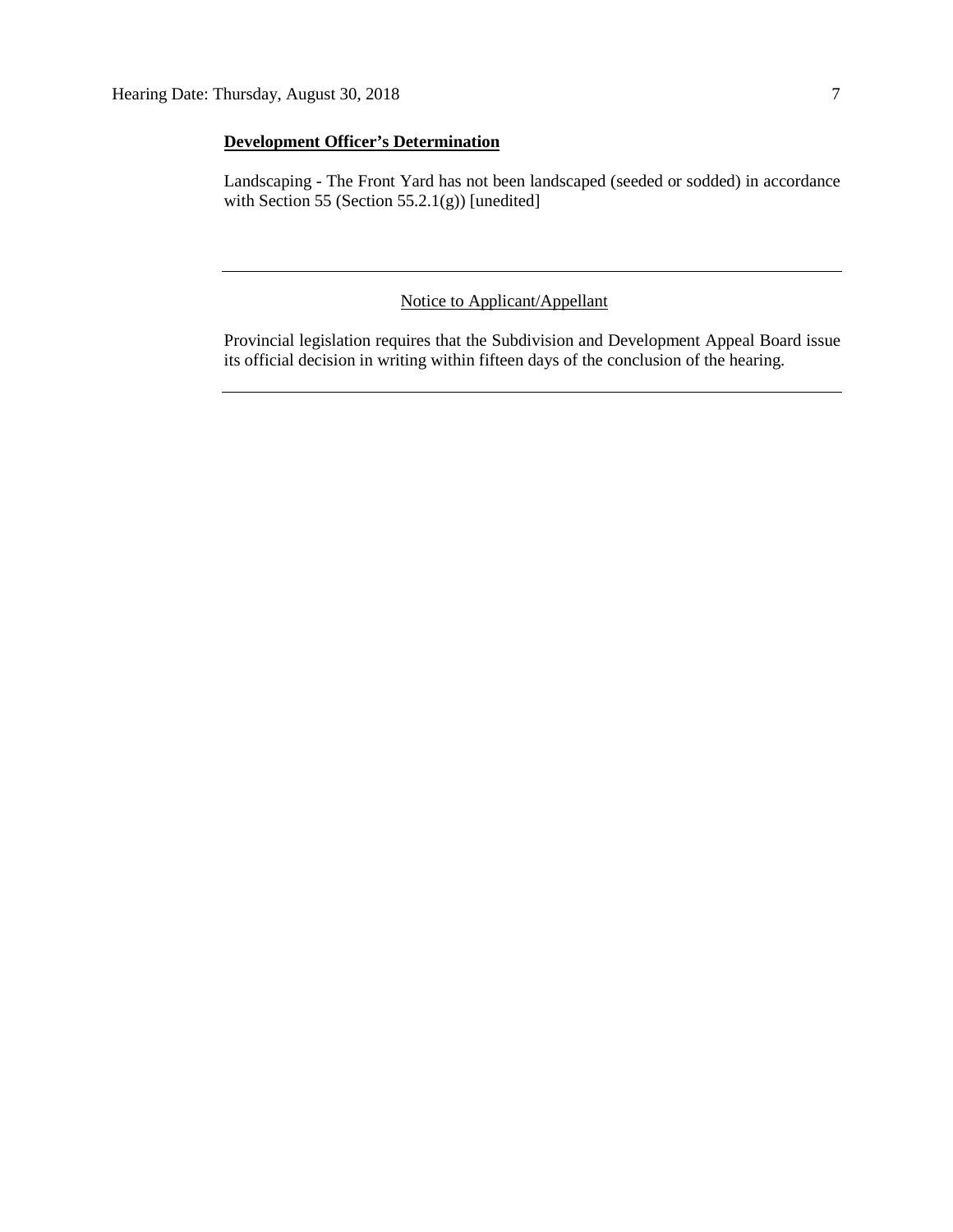|                                                                                                                                                  |                   |                                 |                                       | Project Number: 284417740-001<br><b>Application Date:</b><br>JUN 07, 2018                                                     |  |  |
|--------------------------------------------------------------------------------------------------------------------------------------------------|-------------------|---------------------------------|---------------------------------------|-------------------------------------------------------------------------------------------------------------------------------|--|--|
| <b>MONTON</b>                                                                                                                                    |                   |                                 |                                       | Printed:<br>August 1, 2018 at 11:42 AM<br>Page:<br>$1$ of $1$                                                                 |  |  |
|                                                                                                                                                  |                   | <b>Application for</b>          |                                       |                                                                                                                               |  |  |
|                                                                                                                                                  |                   | <b>Minor Development Permit</b> |                                       |                                                                                                                               |  |  |
| This document is a Development Permit Decision for the development application described below.                                                  |                   |                                 |                                       |                                                                                                                               |  |  |
| Applicant<br>Property Address(es) and Legal Description(s)                                                                                       |                   |                                 |                                       |                                                                                                                               |  |  |
| 420 - CRYSTALLINA NERA DRIVE NW                                                                                                                  |                   |                                 |                                       |                                                                                                                               |  |  |
| Plan 1524653 Blk 4 Lot 42                                                                                                                        |                   |                                 |                                       |                                                                                                                               |  |  |
|                                                                                                                                                  |                   |                                 | Specific Address(es)                  |                                                                                                                               |  |  |
|                                                                                                                                                  |                   | Suite:                          |                                       | 420 - CRYSTALLINA NERA DRIVE NW                                                                                               |  |  |
|                                                                                                                                                  |                   |                                 |                                       | Entryway: 420 - CRYSTALLINA NERA DRIVE NW                                                                                     |  |  |
|                                                                                                                                                  |                   | Building:                       |                                       | 420 - CRYSTALLINA NERA DRIVE NW                                                                                               |  |  |
| <b>Scope of Application</b><br>To construct exterior alteration to an existing Semi-detached House on Lot 42 (Driveway extension, 2.44m x 6.0m). |                   |                                 |                                       |                                                                                                                               |  |  |
|                                                                                                                                                  |                   |                                 |                                       |                                                                                                                               |  |  |
| <b>Permit Details</b>                                                                                                                            |                   |                                 |                                       |                                                                                                                               |  |  |
| # of Dwelling Units Add/Remove: 0                                                                                                                |                   |                                 | Class of Permit: Class A              |                                                                                                                               |  |  |
| Client File Reference Number:                                                                                                                    |                   |                                 | Lot Grading Needed?: N                |                                                                                                                               |  |  |
| Minor Dev. Application Fee: Exterior Alterations (Res.)                                                                                          |                   |                                 | New Sewer Service Required: Y         |                                                                                                                               |  |  |
| Secondary Suite Included ?: N                                                                                                                    |                   |                                 | Stat. Plan Overlay/Annex Area: (none) |                                                                                                                               |  |  |
| I/We certify that the above noted details are correct.                                                                                           |                   |                                 |                                       |                                                                                                                               |  |  |
| Applicant signature:                                                                                                                             |                   |                                 |                                       |                                                                                                                               |  |  |
| <b>Development Application Decision</b><br>Refused<br>Issue Date: Jul 30, 2018 Development Authority: LAI, ECHO                                  |                   |                                 |                                       |                                                                                                                               |  |  |
| <b>Reason for Refusal</b>                                                                                                                        |                   |                                 |                                       | 1. Driveway location - The Driveway does not lead directly from the roadway to the required Garage. (Section 54.1.4(a))       |  |  |
|                                                                                                                                                  |                   |                                 |                                       | 2. Driveway width - The maximum Driveway width is greater than the width of the front attached Garage. (Section 54.1.4(c))    |  |  |
| 3. Location of Vehicular Parking - Parking spaces shall not be located within a Front Yard. (Section 54.2.2.e.i)                                 |                   |                                 |                                       |                                                                                                                               |  |  |
|                                                                                                                                                  |                   |                                 |                                       | 4. Landscaping - The Front Yard has not been landscaped (seeded or sodded) in accordance with Section 55 (Section 55.2.1(g))  |  |  |
| <b>Rights of Appeal</b><br>through 689 of the Municipal Government Act.                                                                          |                   |                                 |                                       | The Applicant has the right of appeal within 21 days after the date on which the decision is made, as outlined in Section 683 |  |  |
| Fees                                                                                                                                             |                   |                                 |                                       |                                                                                                                               |  |  |
|                                                                                                                                                  | <b>Fee Amount</b> | Amount Paid                     | Receipt#                              | <b>Date Paid</b>                                                                                                              |  |  |
| Dev. Application Fee                                                                                                                             | \$170.00          | \$170.00                        | 05084670                              | Jun 07, 2018                                                                                                                  |  |  |
| Total GST Amount:                                                                                                                                | \$0.00            |                                 |                                       |                                                                                                                               |  |  |
| Totals for Permit:                                                                                                                               | \$170.00          | \$170.00                        |                                       |                                                                                                                               |  |  |
|                                                                                                                                                  |                   |                                 |                                       |                                                                                                                               |  |  |
|                                                                                                                                                  |                   |                                 |                                       |                                                                                                                               |  |  |
|                                                                                                                                                  |                   |                                 |                                       |                                                                                                                               |  |  |
|                                                                                                                                                  |                   |                                 |                                       |                                                                                                                               |  |  |
|                                                                                                                                                  |                   |                                 |                                       |                                                                                                                               |  |  |
|                                                                                                                                                  |                   | THIS IS NOT A PERMIT            |                                       |                                                                                                                               |  |  |
|                                                                                                                                                  |                   |                                 |                                       |                                                                                                                               |  |  |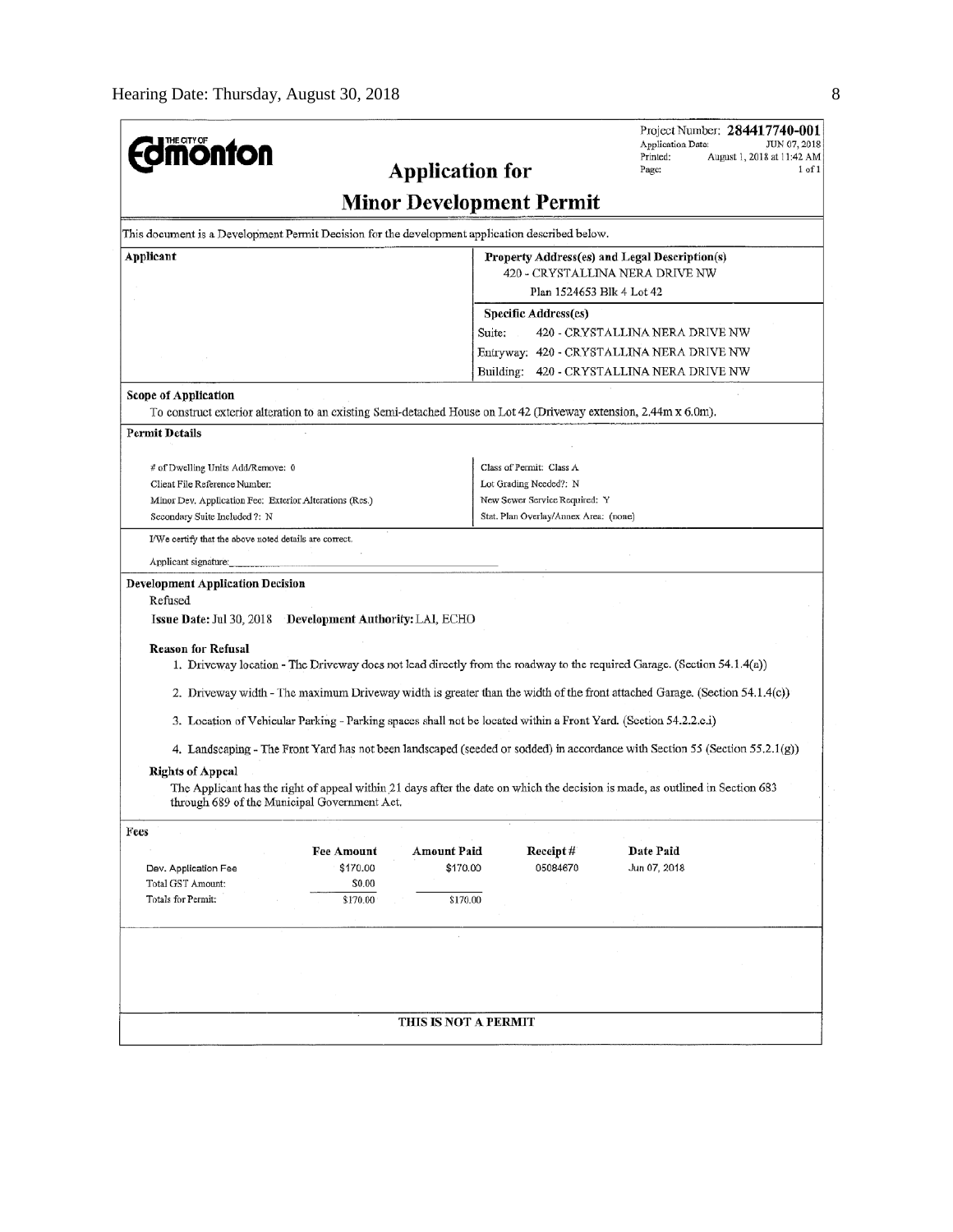

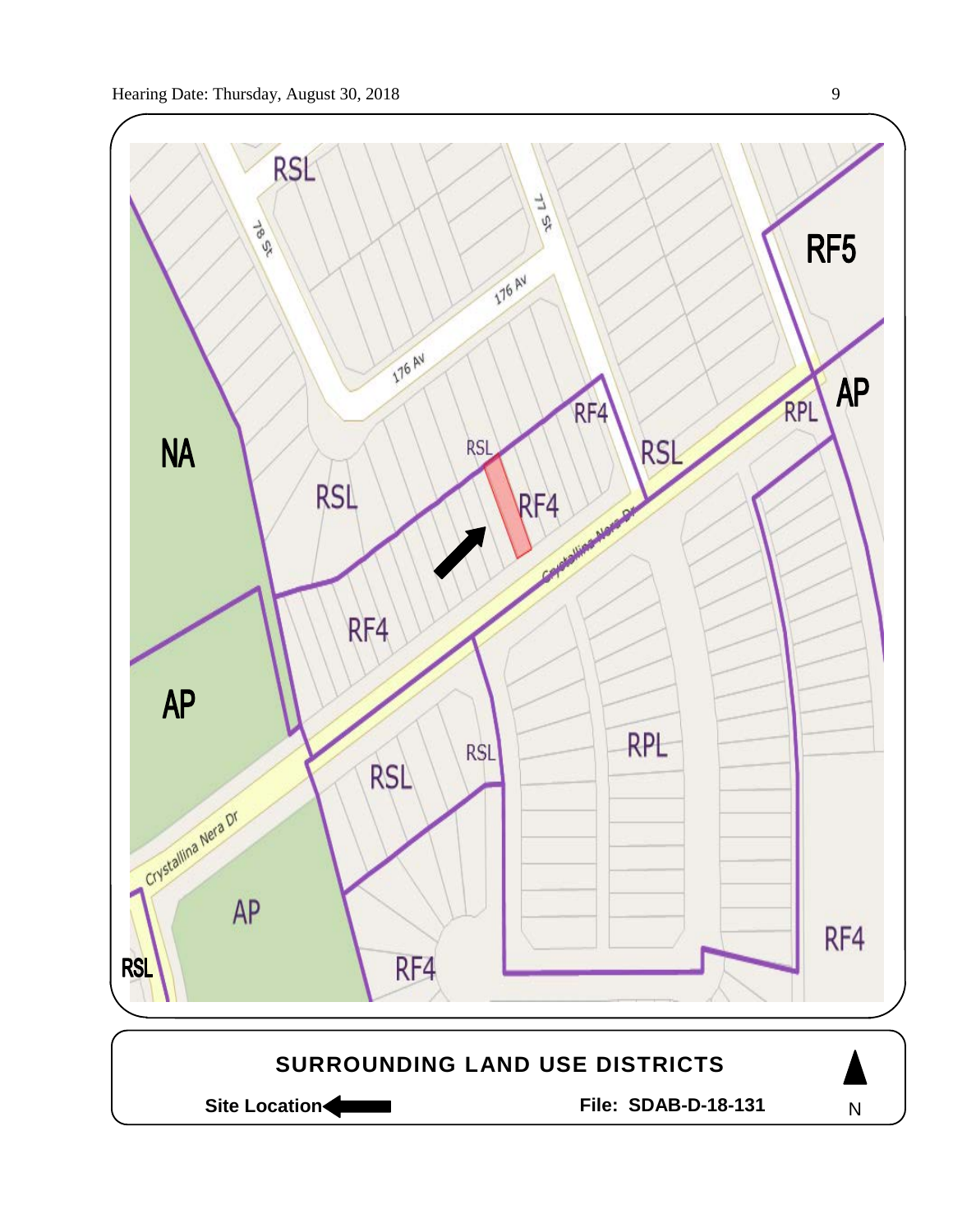Hearing Date: Thursday, August 30, 2018 10 ITEM II: 10:30 A.M. FILE: SDAB-D-18-132

#### AN APPEAL FROM THE DECISION OF THE DEVELOPMENT OFFICER BY AN ADJACENT PROPERTY OWNER

#### APPELLANT:

APPELLANT ADDRESS: 12406 - 91 Street NW APPLICATION NO.: 275438152-001 APPLICATION TO: Erect a fence 1.5 metres in Height in the front Yard (along north property line) and a fence 2.4 metres in Height (within the south side yard) DECISION OF THE DEVELOPMENT AUTHORITY: Approved with Notices DECISION DATE: July 12, 2018 DATE OF APPEAL: July 22, 2018 NOTIFICATION PERIOD: July 12, 2018 through July 26, 2018 RESPONDENT: S. Jasinoski MUNICIPAL DESCRIPTION OF SUBJECT PROPERTY: 12410 - 93 Street NW LEGAL DESCRIPTION: Plan 777HW Blk 15 Lot 3 ZONE: RF3-Small Scale Infill Development Zone OVERLAY: Mature Neighbourhood Overlay STATUTORY PLAN: N/A

#### *Grounds for Appeal*

The Appellant provided the following reasons for appealing the decision of the Development Authority:

> Susan Jasinoski and myself have been in a dispute over her plans for her fence since she sent us a letter in May 2018 outlining her plans. Our first concern is that she is tearing down a row of perfectly healthy cedars in order to build her fence. We offered options in writing which she rejected. During our last conversation in person on July 6 it became clear that she was not remotely open to any other plans other than what she had already told us in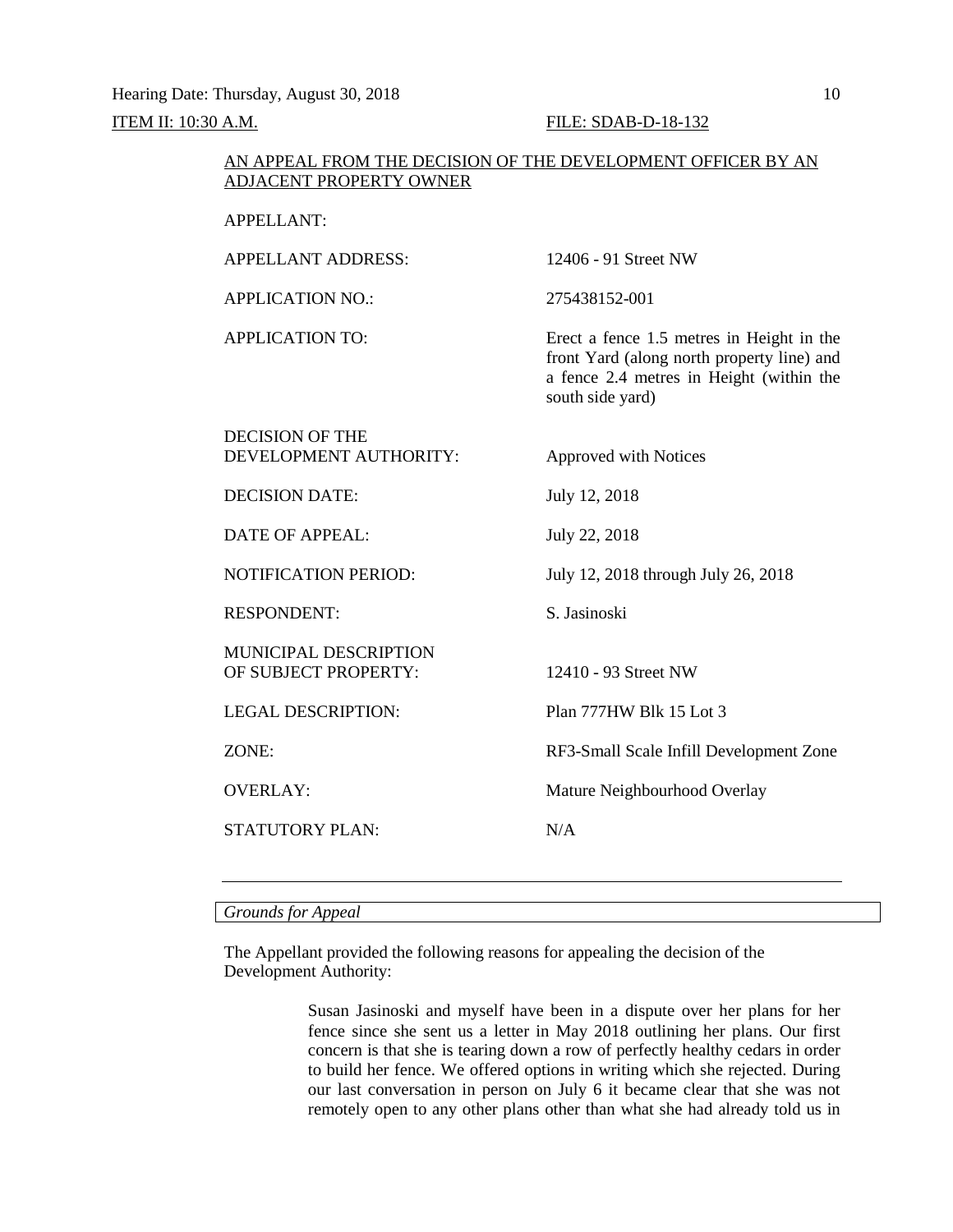the initial letter. I told her then that we would not consent to a fence any higher than the 6'1" of bylaw along the common property line.She assured me at that time that she was not doing a taller fence. I was unaware that she was also planning a taller than bylawed fence along the front of the property. We do not approve of these variances. We will not stop her from tearing out the trees, as much as it feels unnecessary to us as the trees are healthy and are an excellent privacy barrier. However, we will no consent to a taller fence to compensate for the lesser amount of privacy created by the removal of the trees.

#### *General Matters*

The Subdivision and Development Appeal Board made and passed the following motion on August 1, 2018:

That the appeal hearing regarding **275438152-001** be **TABLED** to August 30, 2018.

#### **Appeal Information:**

The *Municipal Government Act*, RSA 2000, c M-26 states the following:

#### **Grounds for Appeal**

**685(1)** If a development authority

- a) fails or refuses to issue a development permit to a person,
- b) issues a development permit subject to conditions, or
- c) issues an order under section 645,

the person applying for the permit or affected by the order under section 645 may appeal to the subdivision and development appeal board.

> **(2)** In addition to an applicant under subsection (1), any person affected by an order, decision or development permit made or issued by a development authority may appeal to the subdivision and development appeal board.

#### **Appeals**

**686(1)** A development appeal to a subdivision and development appeal board is commenced by filing a notice of the appeal, containing reasons, with the board,

- (a) in the case of an appeal made by a person referred to in section  $685(1)$ 
	- (i) with respect to an application for a development permit,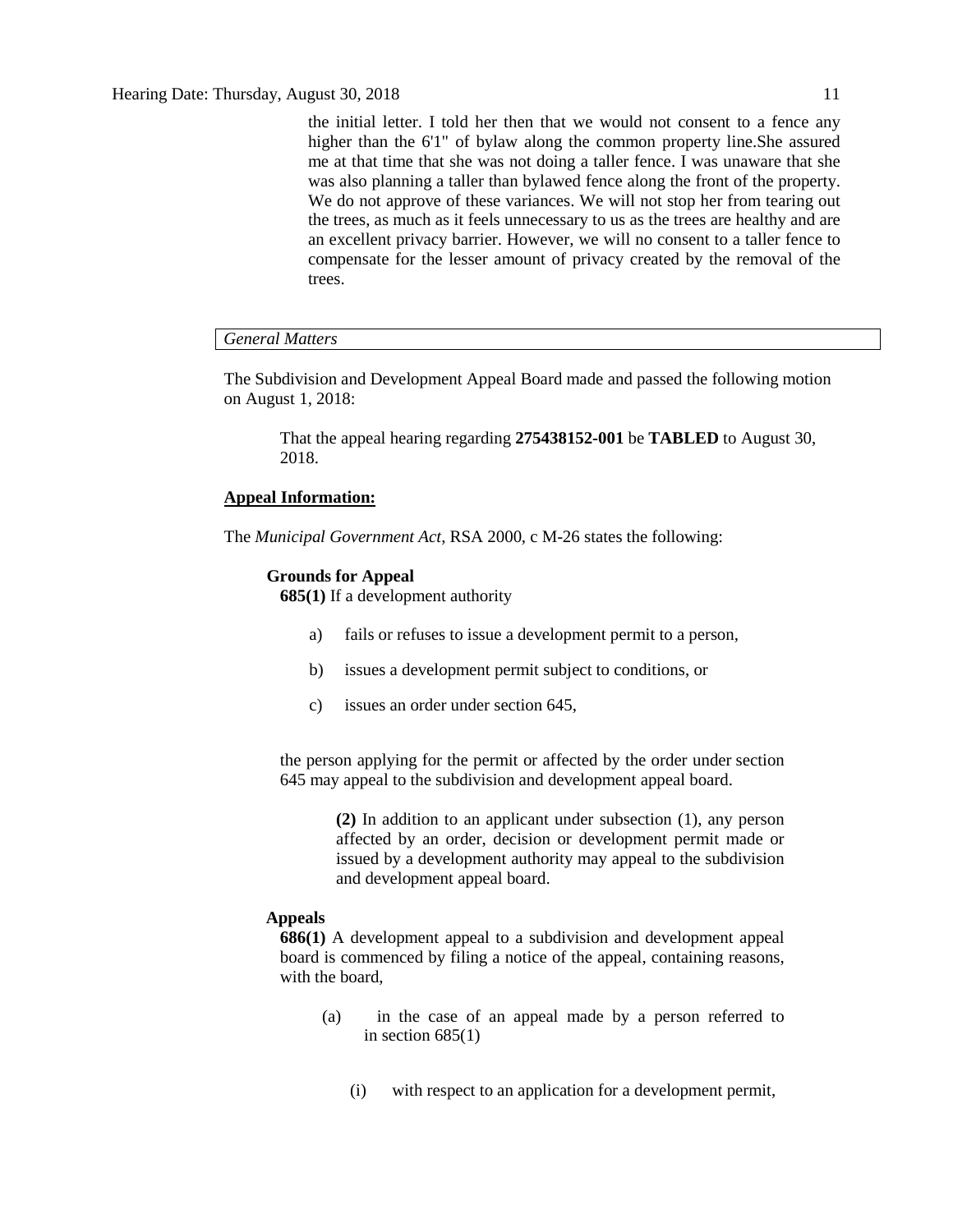- (A) within 21 days after the date on which the written decision is given under section 642, or
- (B) if no decision is made with respect to the application within the 40-day period, or within any extension of that period under section 684, within 21 days after the date the period or extension expires,

or

- (ii) with respect to an order under section 645, within 21 days after the date on which the order is made, or
- (b) in the case of an appeal made by a person referred to in section 685(2), within 21 days after the date on which the notice of the issuance of the permit was given in accordance with the land use bylaw.

#### **Hearing and Decision**

**687(3)** In determining an appeal, the subdivision and development appeal board

…

- (a.1) must comply with the land use policies;
- (a.2) subject to section 638, must comply with any applicable statutory plans;
- (a.3) subject to clause (d), must comply with any land use bylaw in effect;

…

- (c) may confirm, revoke or vary the order, decision or development permit or any condition attached to any of them or make or substitute an order, decision or permit of its own;
- (d) may make an order or decision or issue or confirm the issue of a development permit even though the proposed development does not comply with the land use bylaw if, in its opinion,
	- (i) the proposed development would not
		- (A) unduly interfere with the amenities of the neighbourhood, or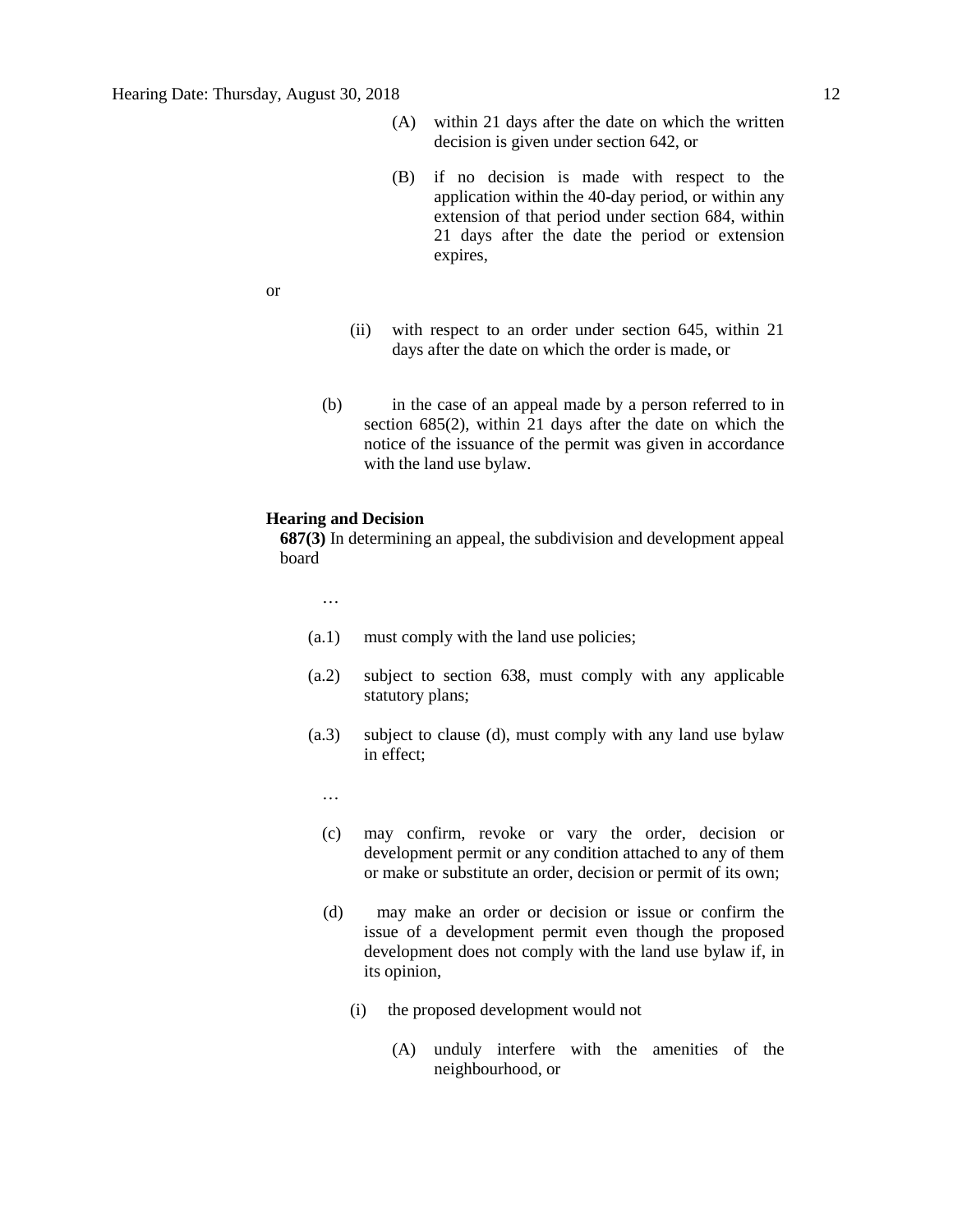(B) materially interfere with or affect the use, enjoyment or value of neighbouring parcels of land,

and

(ii) the proposed development conforms with the use prescribed for that land or building in the land use bylaw.

#### **General Provisions from the** *Edmonton Zoning Bylaw:*

Under section 140.1, the **General Purpose** of the **(RF3) Small Scale Infill Development Zone** is to provide for Single Detached Housing and Semi-detached Housing while allowing small-scale conversion and infill redevelopment to buildings containing up to four Dwellings under certain conditions, and including Secondary Suites and Garden Suites.

Under section 140.2(10), **Single Detached Housing** is a **Permitted Use** in the **(RF3) Small Scale Infill Development Zone.**

Under section 7.2(8), **Single Detached Housing** means "development consisting of a building containing only one Dwelling, which is separate from any other Dwelling or building. Where a Secondary Suite is a Permitted or Discretionary Use in a Zone, a building which contains Single Detached Housing may also contain a Secondary Suite. This Use includes Mobile Homes which conform to Section 78 of this Bylaw."

Under section 6.1, **Accessory** is "a Use or building naturally or normally incidental, subordinate, and devoted to the principal Use or building, and located on the same lot or Site."

Under section 6.1, a **Fence** means "a structure constructed at ground level, used to prevent or restrict passage, provide visual screening, noise attenuation, Landscaping, or to mark a boundary."

*Height*

Under section 49.1, Fences, walls and gates:

- a. The regulations contained within Section 49.1 of this Bylaw apply to:
	- i. the Height of the material used in the construction of a Fence, wall, or gate, such as but not limited to boards, panels, masonry, ornamental iron, and chain link, plus any additional elements used for screening, such as, but not limited to, lattice.
- b. Notwithstanding subsection 49(1)(a), the regulations for Fences, walls, and gates contained within this Section do not apply to the Height of the posts or other supporting material used to anchor the Fence, wall, or gate.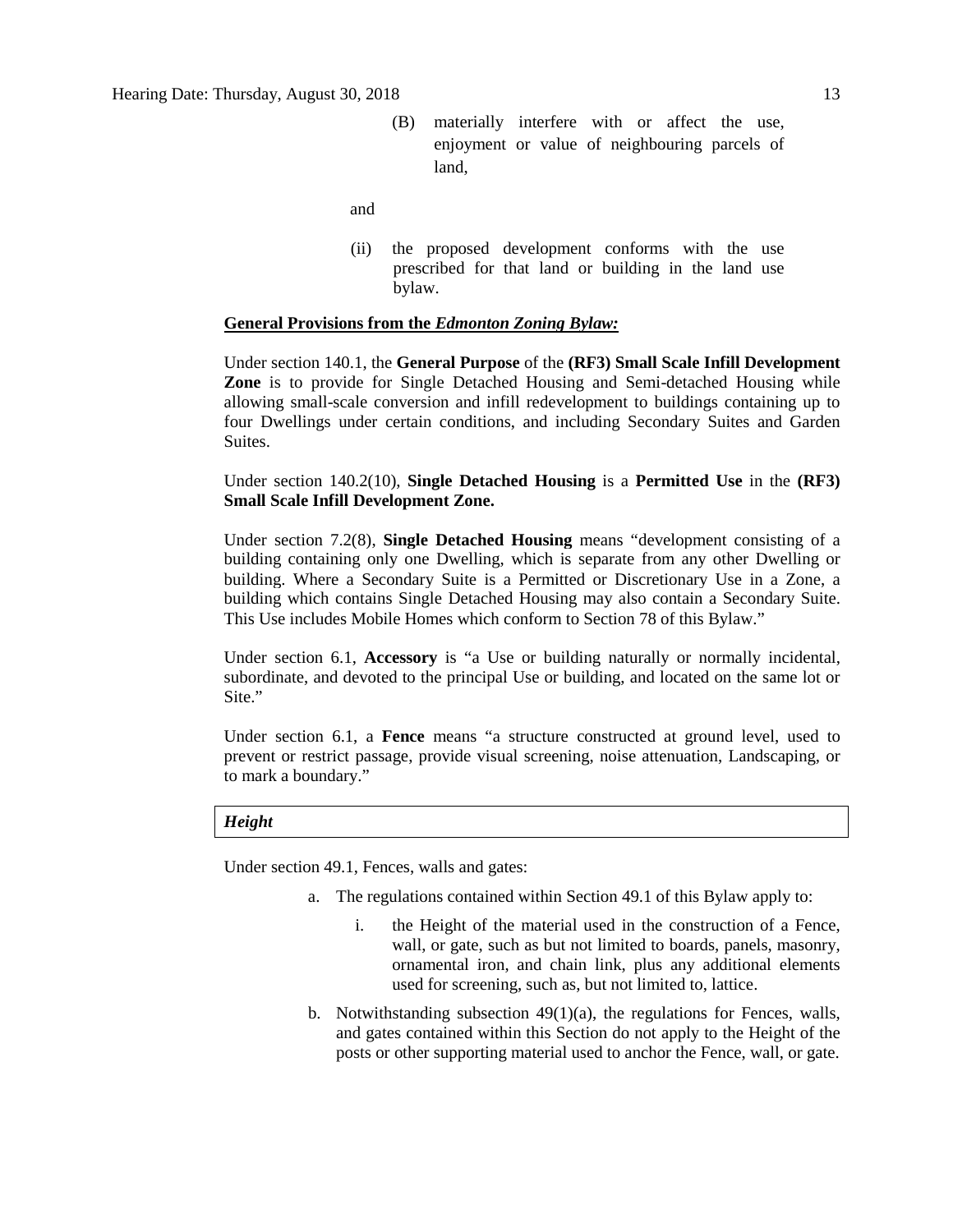- c. The Height of a Fence, wall, or gate shall be measured from the general ground level 0.5 m back from the property line of the Site on which the Fence, wall, or gate is to be constructed.
- d. on an Interior Site, the Height of a Fence, wall, or gate shall not exceed
	- i. 1.2 metres for the portion of the Fence, wall, or gate constructed in the Front Yard
	- ii. 1.85 metres in all other Yards.
- …
- f. In the case where the permitted Height of a Fence, wall, or gate is 1.2 metres, the Development Officer may vary the Height of the Fence, wall, or gate to a maximum of 1.85 m, in order to provide additional screening from public roadways or incompatible adjacent Uses.
- g. in the case where the permitted Height of a Fence, wall, or gate is 1.85 metres, the Development Officer may vary the Height of the Fence, wall, or gate to a maximum of 2.44 metres, in order to provide an additional screening to the public roadways or incompatible adjacent Uses.

#### *Finishing Materials*

…

Section 57.3(1) states in all non-industrial developments, the design and use of exterior finishing materials shall be to the satisfaction of the Development Officer who shall ensure, as far as reasonably practicable, that materials shall be used that ensure that the standard of the proposed buildings and structures shall be similar to, or better than, the standard of surrounding development.

Notice to Applicant/Appellant

Provincial legislation requires that the Subdivision and Development Appeal Board issue its official decision in writing within fifteen days of the conclusion of the hearing.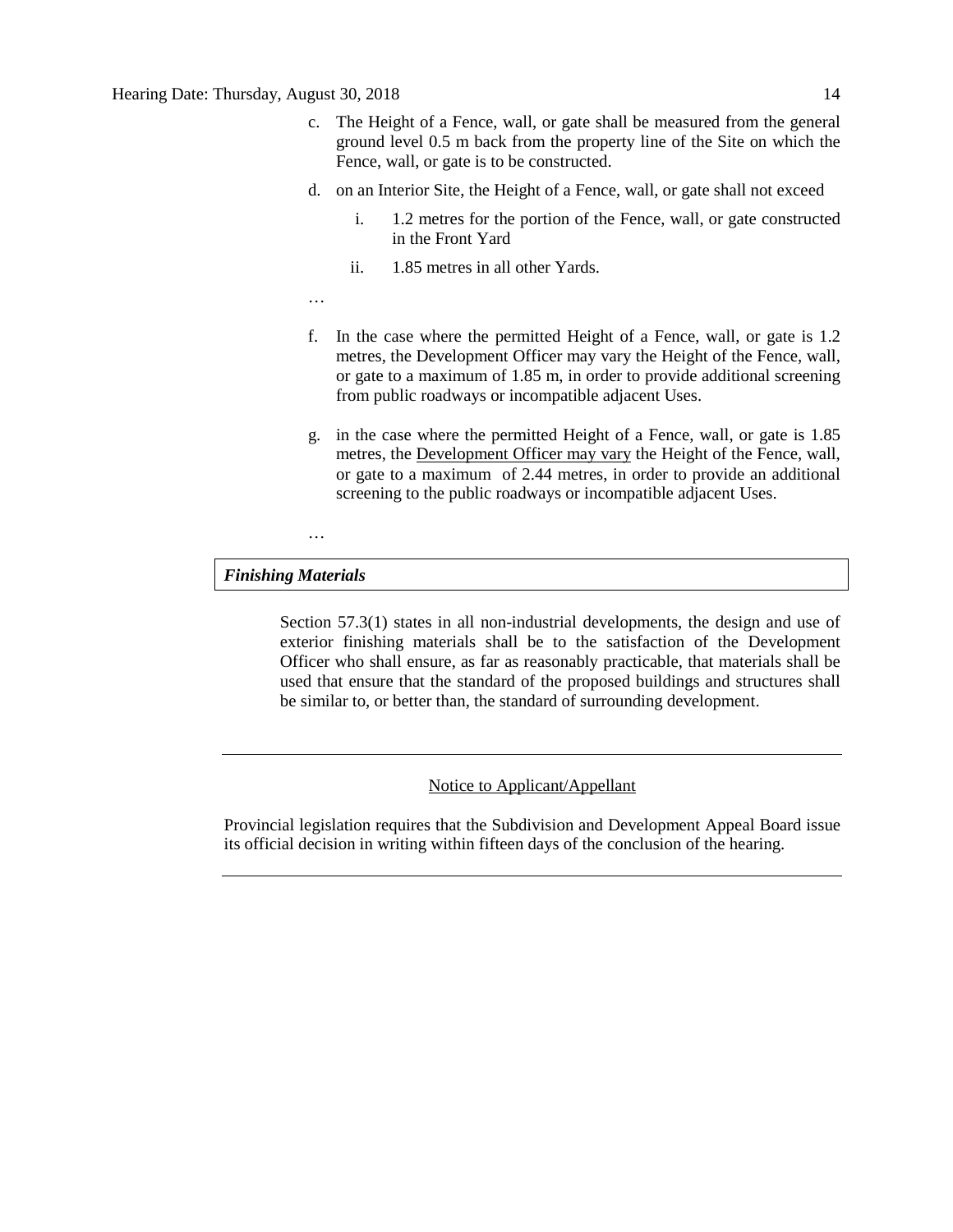| <b><i><u><u>monton</u></u></i></b>                                                            | Project Number: 275438152-001<br>Application Date:<br>FEB 22, 2018<br>Printed:<br>July 23, 2018 at 7:50 AM<br>$1$ of $2$<br>Page:           |  |  |
|-----------------------------------------------------------------------------------------------|---------------------------------------------------------------------------------------------------------------------------------------------|--|--|
|                                                                                               | <b>Minor Development Permit</b>                                                                                                             |  |  |
| the limitations and conditions of this permit, of the Edmonton Zoning Bylaw 12800 as amended. | This document is a record of a Development Permit application, and a record of the decision for the undertaking described below, subject to |  |  |
| Applicant                                                                                     | Property Address(es) and Legal Description(s)<br>12410 - 93 STREET NW                                                                       |  |  |
|                                                                                               | Plan 777HW Blk 15 Lot 3                                                                                                                     |  |  |
|                                                                                               | Specific Address(es)                                                                                                                        |  |  |
|                                                                                               | Entryway: 12410 - 93 STREET NW<br>Building: 12410 - 93 STREET NW                                                                            |  |  |
| <b>Scope of Permit</b>                                                                        |                                                                                                                                             |  |  |
|                                                                                               | To erect a fence 1.5m in Height in the front Yard (along north property line) and a fence 2.4m in Height (within the south side yard).      |  |  |
| <b>Permit Details</b>                                                                         |                                                                                                                                             |  |  |
| # of Dwelling Units Add/Remove:                                                               | Class of Permit: Class B                                                                                                                    |  |  |
| Client File Reference Number:                                                                 | Lot Grading Needed?: N                                                                                                                      |  |  |
| Minor Dev. Application Fee: Fence                                                             | New Sewer Service Required: N                                                                                                               |  |  |
| Secondary Suite Included ?: N                                                                 | Stat, Plan Overlay/Annex Area: Mature Neighbourhood<br>Overlay                                                                              |  |  |
| I/We certify that the above noted details are correct.                                        |                                                                                                                                             |  |  |
| Applicant signature:                                                                          |                                                                                                                                             |  |  |
| <b>Development Permit Decision</b>                                                            |                                                                                                                                             |  |  |
| Approved                                                                                      |                                                                                                                                             |  |  |
| Issue Date: Jul 12, 2018<br>Development Authority: BAUER, KERRY                               |                                                                                                                                             |  |  |
|                                                                                               |                                                                                                                                             |  |  |
|                                                                                               |                                                                                                                                             |  |  |
|                                                                                               |                                                                                                                                             |  |  |
|                                                                                               |                                                                                                                                             |  |  |
|                                                                                               |                                                                                                                                             |  |  |
|                                                                                               |                                                                                                                                             |  |  |
|                                                                                               |                                                                                                                                             |  |  |
|                                                                                               |                                                                                                                                             |  |  |
|                                                                                               |                                                                                                                                             |  |  |
|                                                                                               |                                                                                                                                             |  |  |
|                                                                                               |                                                                                                                                             |  |  |
|                                                                                               |                                                                                                                                             |  |  |
|                                                                                               |                                                                                                                                             |  |  |
|                                                                                               |                                                                                                                                             |  |  |
|                                                                                               |                                                                                                                                             |  |  |
| $\sim$                                                                                        |                                                                                                                                             |  |  |
|                                                                                               |                                                                                                                                             |  |  |
|                                                                                               |                                                                                                                                             |  |  |
|                                                                                               |                                                                                                                                             |  |  |
|                                                                                               |                                                                                                                                             |  |  |
|                                                                                               |                                                                                                                                             |  |  |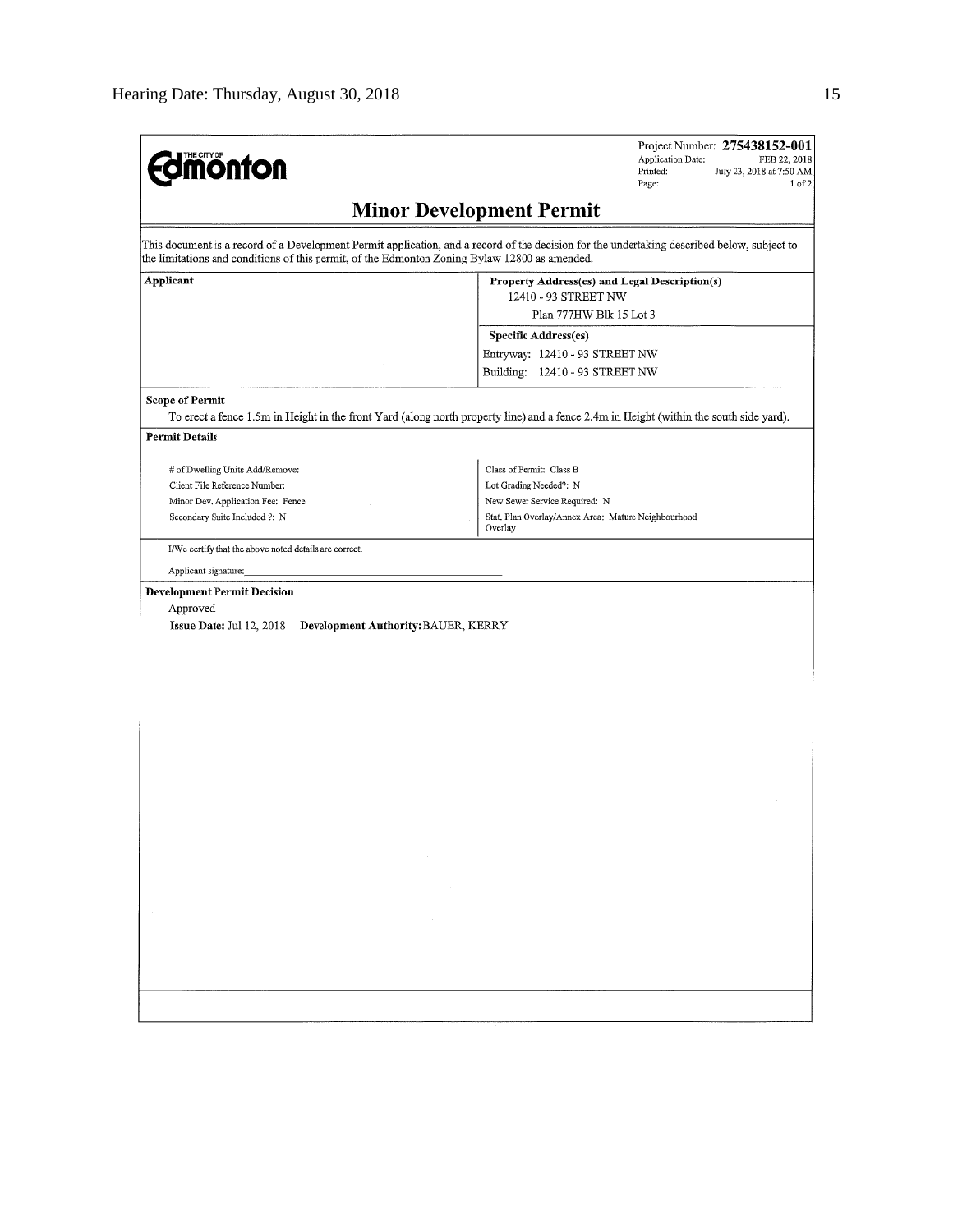| <b>monton</b>                                                                                                    |                                                                                                       |                                            |                       | Project Number: 275438152-001<br>Application Date:<br>FEB 22, 2018<br>Printed:<br>July 23, 2018 at 7:50 AM<br>Page:<br>2 <sub>0</sub> f2                                                                                                                                                                                                                                                                                                                                                                                                                                                                                                                                   |
|------------------------------------------------------------------------------------------------------------------|-------------------------------------------------------------------------------------------------------|--------------------------------------------|-----------------------|----------------------------------------------------------------------------------------------------------------------------------------------------------------------------------------------------------------------------------------------------------------------------------------------------------------------------------------------------------------------------------------------------------------------------------------------------------------------------------------------------------------------------------------------------------------------------------------------------------------------------------------------------------------------------|
|                                                                                                                  |                                                                                                       | <b>Minor Development Permit</b>            |                       |                                                                                                                                                                                                                                                                                                                                                                                                                                                                                                                                                                                                                                                                            |
| <b>Subject to the Following Conditions</b><br>approved drawings;                                                 |                                                                                                       |                                            |                       | This Development Permit authorizes the development to erect a fence 1.5m in Height in the front Yard (along north property line)<br>and a fence 2.4m in Height (within the south side yard). The development shall be constructed in accordance with the stamped and                                                                                                                                                                                                                                                                                                                                                                                                       |
|                                                                                                                  | The fence shall be installed entirely on the subject property.                                        |                                            |                       |                                                                                                                                                                                                                                                                                                                                                                                                                                                                                                                                                                                                                                                                            |
|                                                                                                                  | The fence shall not impede any sightlines for vehicular or pedestrian traffic.                        |                                            |                       |                                                                                                                                                                                                                                                                                                                                                                                                                                                                                                                                                                                                                                                                            |
|                                                                                                                  | standard of surrounding development (Reference Section 57.2.1).                                       |                                            |                       | As far as reasonably practicable, the design and use of exterior finishing materials used shall be similar to, or better than, the                                                                                                                                                                                                                                                                                                                                                                                                                                                                                                                                         |
|                                                                                                                  | Immediately upon completion of the development of the fence, the site shall be cleared of all debris. |                                            |                       |                                                                                                                                                                                                                                                                                                                                                                                                                                                                                                                                                                                                                                                                            |
| 17.1)                                                                                                            |                                                                                                       |                                            |                       | This Development Permit is NOT valid until the Notification Period expires in accordance to Section 21.1. (Reference Section                                                                                                                                                                                                                                                                                                                                                                                                                                                                                                                                               |
| Advisements:                                                                                                     |                                                                                                       |                                            |                       |                                                                                                                                                                                                                                                                                                                                                                                                                                                                                                                                                                                                                                                                            |
| Site. (Reference Section 5.2)<br><b>Rights of Appeal</b><br>Amendment Act.<br>Notice Period Begins: Jul 19, 2018 |                                                                                                       | <b>Ends:</b> Aug 09, 2018                  |                       | An approved Development Permit means that the proposed development has been reviewed against the provisions of this bylaw. It<br>does not remove obligations to conform with other legislation, bylaws or land title instruments including, but not limited to, the<br>Municipal Government Act, the Safety Codes Act or any caveats, restrictive covenants or easements that might be attached to the<br>Unless otherwise stated, all above references to section numbers refer to the authority under the Edmonton Zoning Bylaw 12800.<br>This approval is subject to the right of appeal as outlined in Chapter 24, Section 683 through 689 of the Municipal Government |
| Fees                                                                                                             |                                                                                                       |                                            |                       |                                                                                                                                                                                                                                                                                                                                                                                                                                                                                                                                                                                                                                                                            |
| Dev. Application Fee<br><b>Total GST Amount:</b><br><b>Totals for Permit:</b>                                    | <b>Fee Amount</b><br>\$176.00<br>\$0.00<br>\$176.00                                                   | <b>Amount Paid</b><br>\$176.00<br>\$176.00 | Receipt #<br>04811909 | Date Paid<br>Feb 23, 2018                                                                                                                                                                                                                                                                                                                                                                                                                                                                                                                                                                                                                                                  |
|                                                                                                                  |                                                                                                       |                                            |                       |                                                                                                                                                                                                                                                                                                                                                                                                                                                                                                                                                                                                                                                                            |